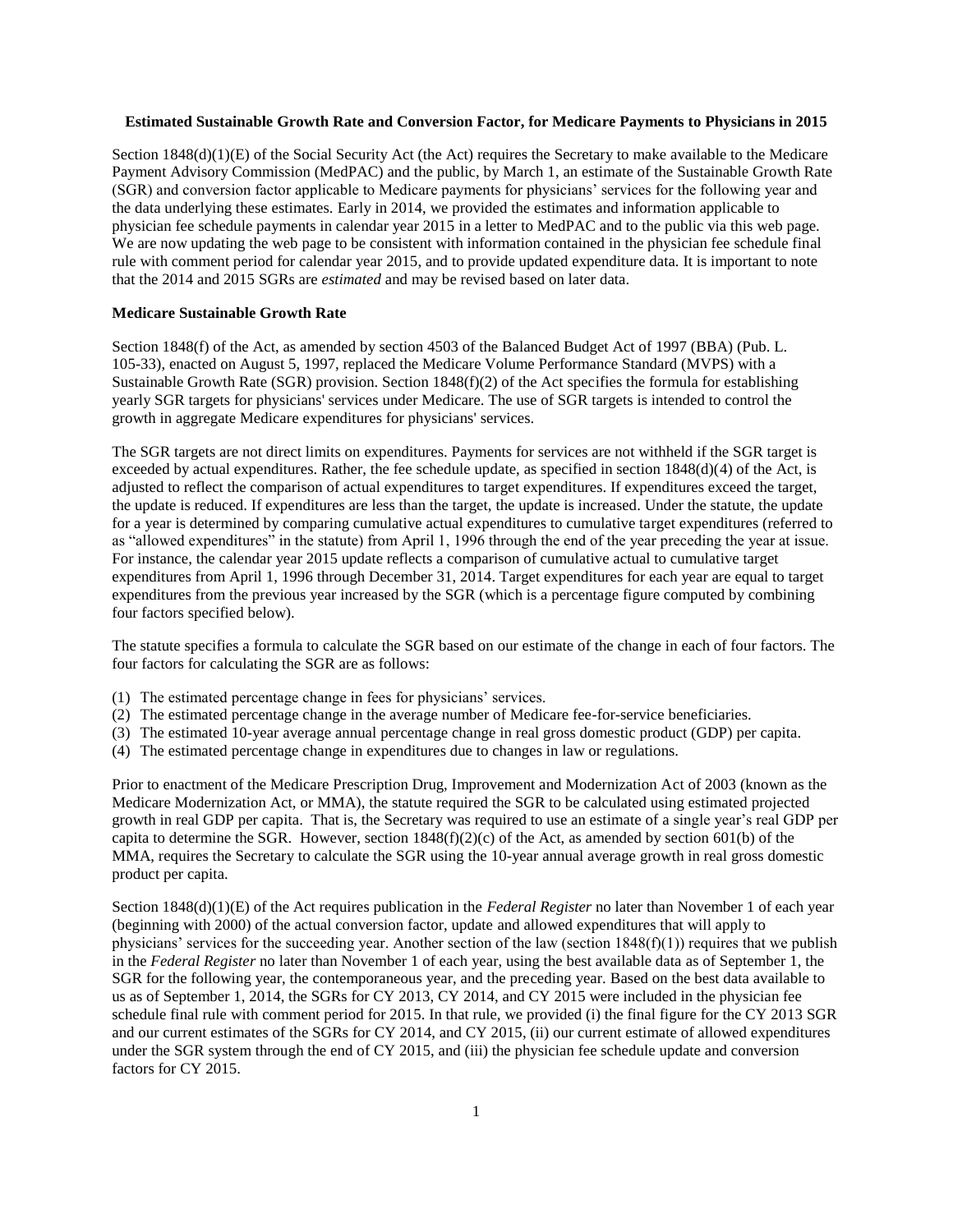Table 1 shows our current estimates of the aforementioned SGRs.

|                                                                  | CY 2013 | CY 2014 | CY 2015  |
|------------------------------------------------------------------|---------|---------|----------|
| Factor 1: Increase in Fees                                       | 0.4%    | 0.7%    | 0.7%     |
| Factor 2: Increase in Enrollment                                 | 0.5%    | 0.2%    | 3.9%     |
| Factor 3: Increase in 10-year moving average Real Per Capita GDP | $0.9\%$ | 0.7%    | 0.7%     |
| Factor 4: Increase due to changes in Law or Regulations          | $-0.5%$ | $-2.4%$ | $-18.1%$ |
| <b>Total Sustainable Growth Rate</b>                             | 1.3%    | $-0.8%$ | $-13.7%$ |

**Table 1. Current Estimates of SGRs for CY 2013, CY 2014, and CY 2015**

There may be differences between the initial estimate of the SGR for a year, a subsequent reestimate based on later data, and the final revision once the year is complete. Section  $1848(f)(3)$  of the statute, as amended by section 211 of the BBRA, requires the adjustment of prior years' SGR component factors, to reflect later data, beginning with the SGR for FY 2000. The statute requires the final revision to the SGR for a given year be done the following year. Thus, consistent with the statute, we made the final revisions to the CY 2013 SGR in the CY 2015 physician fee schedule final rule with comment period. The two SGR elements that have exhibited the most volatility have been the fee-for-service enrollment numbers and real gross domestic product per capita.<sup>1</sup>

Table 2 shows the historical values of the SGR as well as its predecessor, the Medicare Volume Performance Standard (MVPS). The MVPS and SGR targets for periods prior to CY 2014 are considered to be final. The MVPS applied for FY 1990 through FY 1997. The SGR applied beginning with FY 1998. Figures reflect a weighted average MVPS for FY 1991 through FY 1993 when there were two different MVPSs (one for surgical services, and one for all other services) and for FY 1994 through FY 1997 when there were three different MVPSs (for surgical services, primary care services, and all other services).

| Year           | Physician MVPS / SGR |
|----------------|----------------------|
| FY 1990        | 9.1%                 |
| FY 1991        | 7.3%                 |
| FY 1992        | 10.0%                |
| FY 1993        | 10.0%                |
| FY 1994        | 9.4%                 |
| FY 1995        | 7.5%                 |
| FY 1996        | 1.8%                 |
| FY 1997        | $-0.3%$              |
| FY 1998        | 3.2%                 |
| FY 1999        | 4.2%                 |
| <b>FY 2000</b> | 6.9%                 |
| CY 2000        | 7.3%                 |
| CY 2001        | 4.5%                 |
| CY 2002        | 8.3%                 |
| CY 2003        | 7.3%                 |
| CY 2004        | 6.6%                 |
| CY 2005        | 4.2%                 |
| CY 2006        | 1.5%                 |
| CY 2007        | 3.5%                 |
| CY 2008        | 4.5%                 |
| CY 2009        | 6.4%                 |
| CY 2010        | 8.9%                 |
| CY 2011        | 4.7%                 |
| CY 2012        | 5.1%                 |
| CY 2013        | 1.3%                 |
|                |                      |

#### **Table 2 Physician MVPS / SGR**

 $\overline{\phantom{a}}$ 

 $<sup>1</sup>$  We note that more recent data on these two elements are available during a year on several web sites. The latest measurements of real GDP for</sup> a quarter are available from the home page for the Bureau of Economic Analysis of the Department of Commerce (www.bea.doc.gov). Population figures are available from the home page for the Census Bureau (www.census.gov). Real GDP per capita can be calculated from these figures. In April of each year, when our Office of the Actuary puts the Trustees Report on the CMS Home page, we also post the projections of total Medicare Part B enrollment and of Medicare managed care enrollment for the current and subsequent calendar years, as well as for the preceding calendar year, consistent with the Trustees Report. Medicare fee-for-service enrollment could be determined from these figures.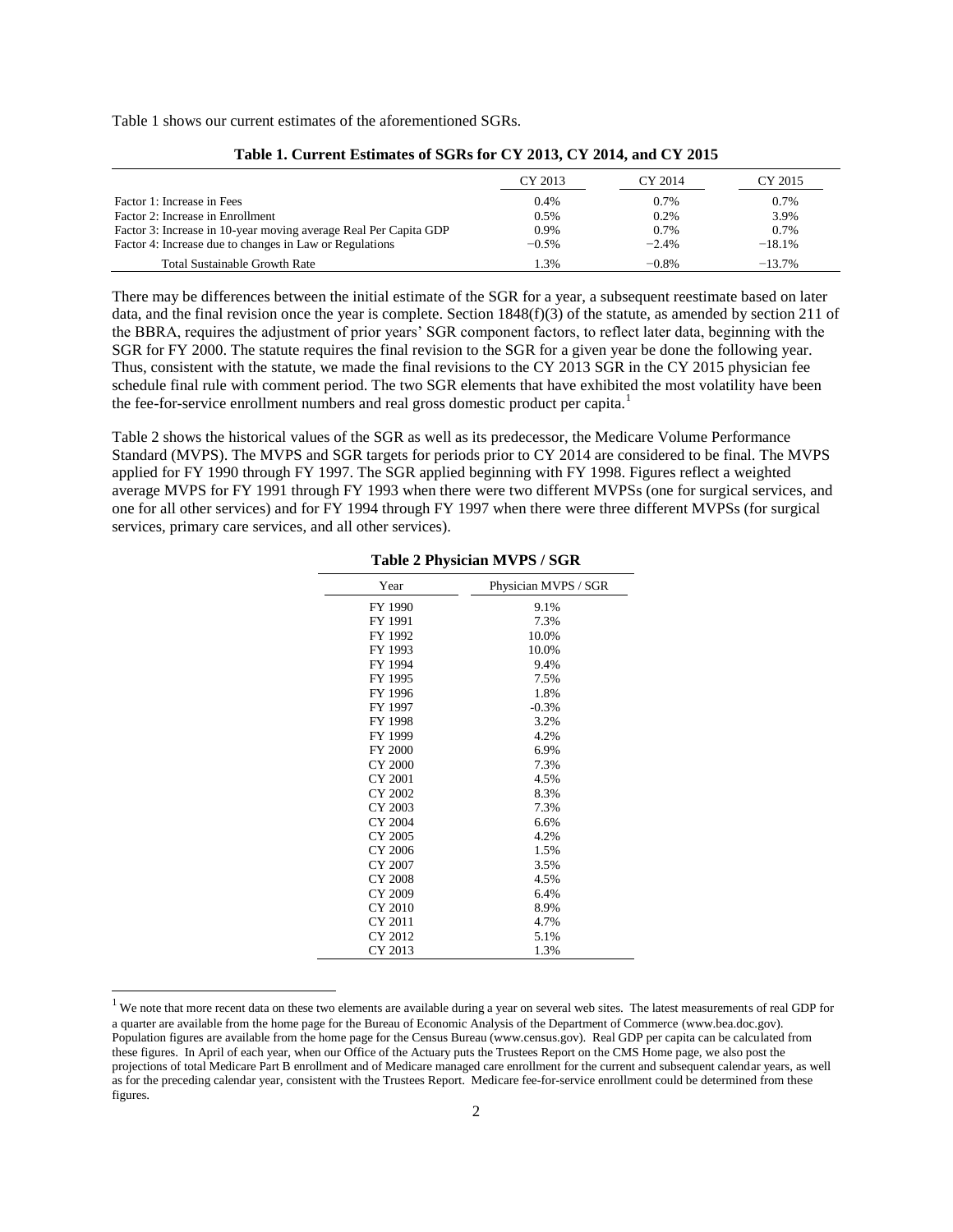## **Allowed Expenditures for Physicians' Services**

Section 1848(d)(3)(C) of the Act defines allowed expenditures for the period April 1, 1996 through March 31, 1997 to be equal to actual expenditures for physicians' services during that period as estimated by the Secretary. Annual allowed expenditures for subsequent periods are equal to annual allowed expenditures for the previous year increased by the SGR. The BBRA provided for a transition from a fiscal year to a calendar year SGR system. Beginning with CY 2000, the SGR is determined on a calendar year basis. We have described this transition in a notice that appeared in the *Federal Register* on April 10, 2000.

Table 3 shows quarterly allowed expenditures and cumulative allowed expenditures for the period from April 1, 1996 through December 31, 2015. (The table shows quarterly allowed expenditures for physicians' services to reflect any seasonality, which may occur in expenditures for physicians' services over a year.) We provide more information below on how quarterly figures are combined to determine allowed expenditures for a year.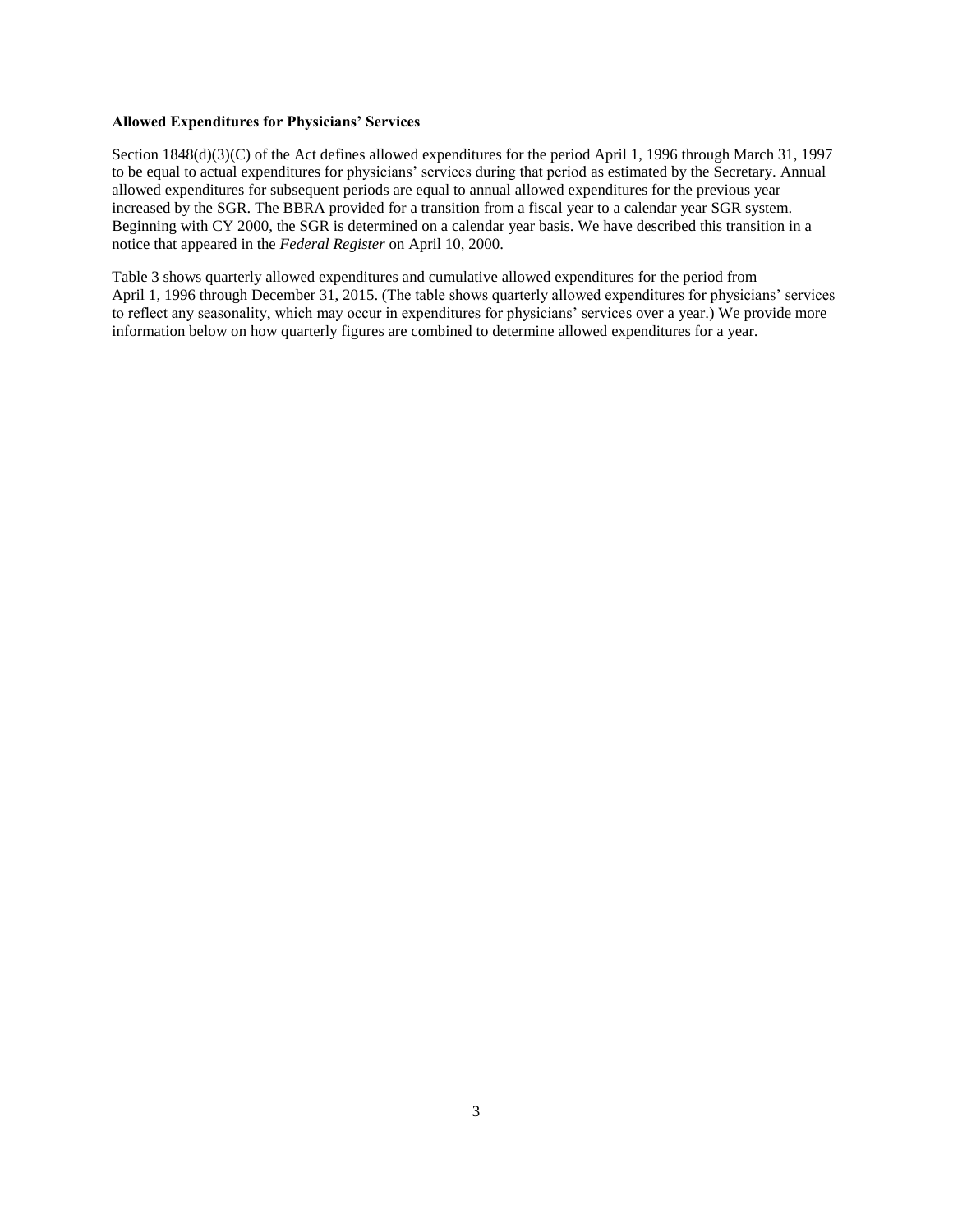| Quarter          | Applicable<br><b>SGR</b> | Quarterly Allowed Expenditures <sup>2</sup><br>[in billions] | Cumulative Allowed Expenditures <sup>3</sup><br>[in billions] |
|------------------|--------------------------|--------------------------------------------------------------|---------------------------------------------------------------|
| 2Q1996           |                          | \$11.9                                                       | \$11.9                                                        |
| 3Q1996           |                          | \$11.5                                                       | \$23.5                                                        |
| 4Q1996           |                          | \$11.7                                                       | \$35.2                                                        |
| 1Q1997           |                          | \$11.8                                                       | \$47.0                                                        |
| 2Q1997           | 3.2%                     | \$12.3                                                       | \$59.4                                                        |
| 3Q1997           | 3.2%                     | \$11.9                                                       | \$71.3                                                        |
| 4Q1997           | 3.2%                     | \$12.1                                                       | \$83.4                                                        |
| 1Q1998           | 3.2%                     | \$12.2                                                       | \$95.6                                                        |
| 2Q1998           | 4.2%                     | \$12.8                                                       | \$108.4                                                       |
| 3Q1998           | 4.2%                     | \$12.4                                                       | \$120.8                                                       |
| 4Q1998           | 4.2%                     | \$12.6                                                       | \$133.5                                                       |
| 1Q1999           | 4.2%                     | \$12.7                                                       | \$146.2                                                       |
| 2Q1999           | 6.9%                     | \$13.7                                                       | \$159.9                                                       |
| 3Q1999           | 6.9%                     | \$13.3                                                       | \$173.2                                                       |
| 4Q1999           | 6.9%                     | \$13.5                                                       | \$186.7                                                       |
| 1Q2000           | 7.3%                     | \$13.7                                                       | \$200.3                                                       |
| 2Q2000           | 7.3%                     | \$14.7                                                       | \$215.0                                                       |
| 3Q2000           | 7.3%                     | \$14.2                                                       | \$229.3                                                       |
| 4Q2000           | 7.3%                     | \$14.5                                                       | \$243.7                                                       |
| 1Q2001           | 4.5%                     | \$14.3                                                       | \$258.0                                                       |
| 2Q2001           | 4.5%                     | \$15.4                                                       | \$273.4                                                       |
| 302001           | 4.5%                     | \$14.9                                                       | \$288.3                                                       |
| 4Q2001           | 4.5%                     | \$15.1                                                       | \$303.4                                                       |
| 1Q2002           | 8.3%                     | \$15.5                                                       | \$318.8                                                       |
| 2Q2002           | 8.3%                     | \$16.7                                                       | \$335.5                                                       |
| 3Q2002           | 8.3%                     | \$16.1                                                       | \$351.6                                                       |
| 4Q2002           | 8.3%                     | \$16.4                                                       | \$368.0                                                       |
| 1Q2003           | 7.3%                     | \$16.6                                                       | \$384.6                                                       |
| 2Q2003           | 7.3%                     | \$17.9                                                       | \$402.4                                                       |
| 3Q2003           | 7.3%                     | \$17.3                                                       | \$419.7                                                       |
| 4Q2003           | 7.3%                     | \$17.6                                                       | \$437.3                                                       |
| 1Q2004           | 6.6%                     | \$17.7                                                       | \$455.0                                                       |
| 2Q2004           | 6.6%                     | \$19.1                                                       | \$474.0                                                       |
| 3Q2004           | 6.6%                     | \$18.4                                                       | \$492.5                                                       |
| 4Q2004           | 6.6%                     | \$18.7                                                       | \$511.2                                                       |
| 1Q2005           | 4.2%                     | \$18.4                                                       | \$529.6                                                       |
| 2Q2005           | 4.2%                     | \$19.9                                                       | \$549.5                                                       |
| 3Q2005           | 4.2%                     | \$19.2                                                       | \$568.7                                                       |
| 4Q2005           | 4.2%                     | \$19.5                                                       | \$588.2                                                       |
| 1Q2006           | 1.5%                     | \$18.7                                                       | \$606.9                                                       |
| 2Q2006<br>3Q2006 | 1.5%<br>1.5%             | \$20.2<br>\$19.5                                             | \$627.0<br>\$646.5                                            |
| 4Q2006           | 1.5%                     | \$19.8                                                       | \$666.4                                                       |
| 1Q2007           | 3.5%                     | \$19.3                                                       | \$685.7                                                       |
| 2Q2007           | 3.5%                     | \$20.9                                                       | \$706.6                                                       |
| 3Q2007           | 3.5%                     | \$20.2                                                       | \$726.7                                                       |
| 4Q2007           | 3.5%                     | \$20.5                                                       | \$747.2                                                       |
| 1Q2008           | 4.5%                     | \$20.2                                                       | \$767.5                                                       |
| 2Q2008           | 4.5%                     | \$21.8                                                       | \$789.3                                                       |
| 3Q2008           | 4.5%                     | \$21.1                                                       | \$810.3                                                       |
| 4Q2008           | 4.5%                     | \$21.4                                                       | \$831.8                                                       |
| 1Q2009           | 6.4%                     | \$21.5                                                       | \$853.3                                                       |
| 2Q2009           | 6.4%                     | \$23.2                                                       | \$876.5                                                       |
| 302009           | 6.4%                     | \$22.4                                                       | \$898.9                                                       |
| 402009           | 6.4%                     | \$22.8                                                       | \$921.7                                                       |
| 1Q2010           | 8.9%                     | \$23.4                                                       | \$945.1                                                       |
| 2Q2010           | 8.9%                     | \$25.3                                                       | \$970.4                                                       |
| 3Q2010           | 8.9%                     | \$24.4                                                       | \$994.8                                                       |
| 4Q2010           | 8.9%                     | \$24.8                                                       | \$1,019.6                                                     |
| 1Q2011           | 4.7%                     | \$24.5                                                       | \$1,044.2                                                     |
| 2Q2011           | 4.7%                     | \$26.4                                                       | \$1,070.6                                                     |
| 3Q2011           | 4.7%                     | \$25.6                                                       | \$1,096.2                                                     |
| 4Q2011           | 4.7%                     | \$26.0                                                       | \$1,122.2                                                     |
| 1Q2012           | 5.1%                     | \$25.8                                                       | \$1,148.0                                                     |

**Table 3. Summary of Allowed Expenditures for Physicians' Services[1](#page-4-0)**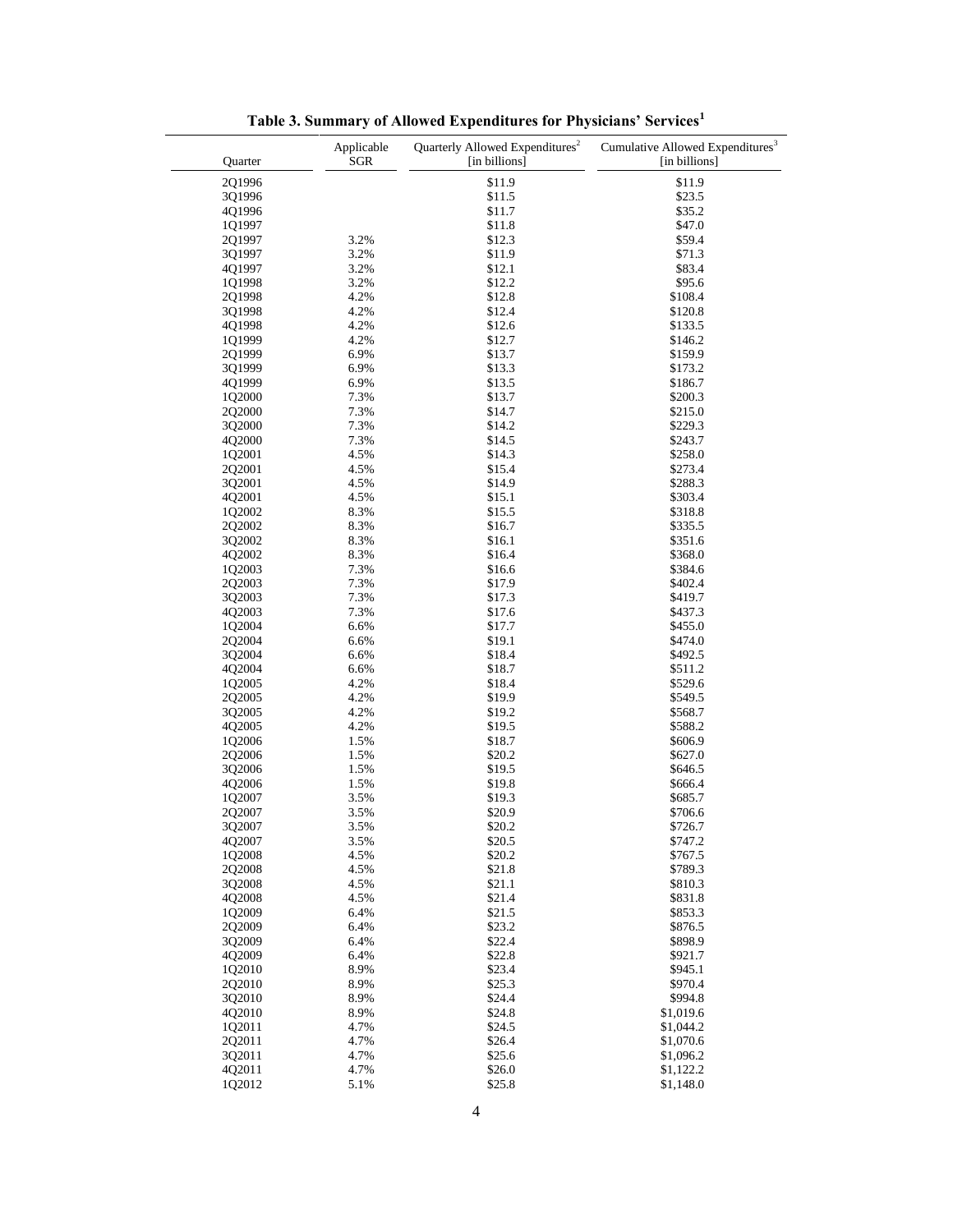| <b>Ouarter</b> | Applicable<br>SGR | Quarterly Allowed Expenditures <sup>2</sup><br>[in billions] | Cumulative Allowed Expenditures <sup>3</sup><br>[in billions] |
|----------------|-------------------|--------------------------------------------------------------|---------------------------------------------------------------|
| 202012         | 5.1%              | \$27.8                                                       | \$1,175.8                                                     |
| 302012         | 5.1%              | \$26.9                                                       | \$1,202.7                                                     |
| 402012         | 5.1%              | \$27.3                                                       | \$1,230.0                                                     |
| 102013         | 1.3%              | \$26.1                                                       | \$1,256.1                                                     |
| 202013         | 1.3%              | \$28.2                                                       | \$1,284.2                                                     |
| 302013         | 1.3%              | \$27.2                                                       | \$1,311.5                                                     |
| 402013         | 1.3%              | \$27.7                                                       | \$1,339.1                                                     |
| 102014         | $-0.8%$           | \$25.9                                                       | \$1,365.1                                                     |
| 202014         | $-0.8%$           | \$27.9                                                       | \$1,393.0                                                     |
| 302014         | $-0.8%$           | \$27.0                                                       | \$1,420.0                                                     |
| 402014         | $-0.8\%$          | \$27.4                                                       | \$1,447.4                                                     |
| 102015         | $-13.7%$          | \$22.4                                                       | \$1,469.8                                                     |
| 202015         | $-13.7\%$         | \$24.1                                                       | \$1,493.9                                                     |
| 302015         | $-13.7%$          | \$23.3                                                       | \$1,517.2                                                     |
| 402015         | $-13.7%$          | \$23.7                                                       | \$1,540.9                                                     |

<span id="page-4-0"></span><sup>1</sup>As explained above, pursuant to the BBRA, the SGRs for FY 2000, CY 2000, and all subsequent years are estimated and subsequently revised twice, based on later data. The 2014 figures (based on the CY 2014 SGR), and the 2015 figures (based on the CY 2015 SGR) are estimated and may change based on more recent information which affects these SGRs.

<span id="page-4-1"></span><sup>2</sup>Allowed expenditures for a quarter (such as 4Q2015) are equal to allowed expenditures for the same quarter in the previous year (4Q2014 in this example) increased by the SGR for the year in which that quarter occurs (in this case, -13.7 percent). For example, quarterly allowed expenditures of \$23.7 billion in 4Q2015 are equal to quarterly allowed expenditures of roughly \$27.4 billion (4Q2014) updated by the SGR of -13.7 percent (\$23.7 billion = \$27.4 billion x 0.863).

<span id="page-4-2"></span><sup>3</sup>Cumulative allowed expenditures for a quarter (such as 4Q 2015) are equal to the sum of cumulative allowed expenditures from the previous quarter for the same year (3Q2015) and quarterly allowed expenditures for that quarter. For example, cumulative allowed expenditures in 4Q2015 of \$1,540.9 billion are equal to the sum of cumulative allowed expenditures through 3Q2014 of \$1,517.2 billion and estimated allowed expenditures in 4Q2015 of \$23.7 billion (\$1,540.9 billion = \$1,517.2 billion + \$23.7 billion).

Notes:

(1) In the physician fee schedule final rule with comment period issued on October 30, 2009, the scope of physicians' services, as specified by the Secretary, was changed to exclude physician-administered drugs from the calculation of allowed and actual expenditures for all years and the SGR beginning in CY 2010.

(2) Totals do not necessarily equal the sum of rounded components.

## **Actual Expenditures for Physicians' Services**

Table 4 shows, on a quarterly basis from April 1, 1996 through June 30, 2014, actual expenditures and cumulative actual expenditures for the period. These expenditures represent allowed charges tabulated by the quarter in which the service was furnished. Since there is a lag between the date that the service is furnished and the date that the payment is made, the most recent quarters depict incomplete data. The total allowed charges for these quarters are estimated by approximating the level of completeness of the data. This approximation is determined using historical trends. We will update these amounts periodically when we have reasonably complete data (approximately 6 months after the end of a quarter). As we have described above, we are showing actual expenditures on a quarterly basis to reflect any seasonal variation in expenditures that occurs over the year.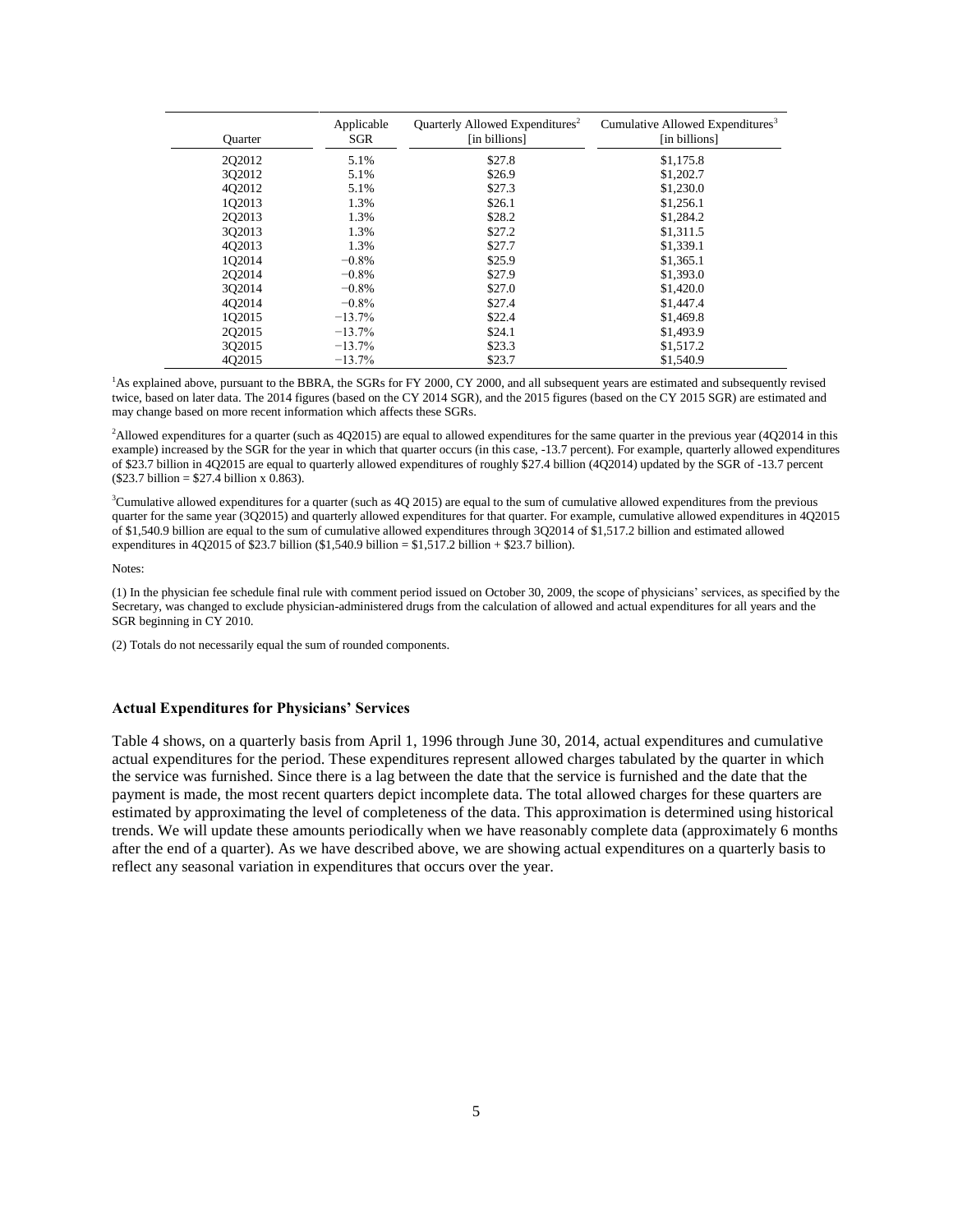|                  | <b>Benefits Processed</b><br>thru 6/30/14 | Approximate  | Estimated<br>Total Expenditures <sup>1</sup> | Cumulative<br>Total Expenditures <sup>1</sup> |
|------------------|-------------------------------------------|--------------|----------------------------------------------|-----------------------------------------------|
| Calendar Quarter | [in billions]                             | Completeness | [in billions]                                | [in billions]                                 |
| 2Q1996           | \$11.9                                    | 100.0%       | \$11.9                                       | \$11.9                                        |
| 3Q1996           | \$11.5                                    | 100.0%       | \$11.5                                       | \$23.5                                        |
| 4Q1996           | \$11.7                                    | 100.0%       | \$11.7                                       | \$35.2                                        |
| 101997           | \$11.8                                    | 100.0%       | \$11.8                                       | \$47.0                                        |
| 2Q1997           | \$12.0                                    | 100.0%       | \$12.0                                       | \$59.1                                        |
| 3Q1997           | \$11.6                                    | 100.0%       | \$11.6                                       | \$70.7                                        |
| 4Q1997           | \$11.6                                    | 100.0%       | \$11.6                                       | \$82.3                                        |
| 1Q1998           | \$12.0                                    | 100.0%       | \$12.0                                       | \$94.3                                        |
| 2Q1998           | \$12.1                                    | 100.0%       | \$12.1                                       | \$106.4                                       |
| 3Q1998           | \$11.7                                    | 100.0%       | \$11.7                                       | \$118.1                                       |
| 4Q1998           | \$11.8                                    | 100.0%       | \$11.8                                       | \$129.9                                       |
| 1Q1999           | \$12.5                                    | 100.0%       | \$12.5                                       | \$142.4                                       |
| 2Q1999           | \$12.6                                    | 100.0%       | \$12.6                                       | \$154.9                                       |
| 3Q1999           | \$12.3                                    | 100.0%       | \$12.3                                       | \$167.2                                       |
| 4Q1999           | \$12.4                                    | 100.0%       | \$12.4                                       | \$179.6                                       |
| 1Q2000           | \$13.6                                    | 100.0%       | \$13.6                                       | \$193.3                                       |
| 2Q2000           | \$13.7                                    | 100.0%       | \$13.7                                       | \$206.9                                       |
| 3Q2000           | \$13.5                                    | 100.0%       | \$13.5                                       | \$220.4                                       |
| 4Q2000           | \$13.6                                    | 100.0%       | \$13.6                                       | \$234.0                                       |
| 1Q2001           | \$15.2                                    | 100.0%       | \$15.2                                       | \$249.2                                       |
| 2Q2001           | \$15.5                                    | 100.0%       | \$15.5                                       | \$264.7                                       |
| 3Q2001           | \$15.2                                    | 100.0%       | \$15.2                                       | \$279.9                                       |
| 4Q2001           | \$15.6                                    | 100.0%       | \$15.6                                       | \$295.5                                       |
| 1Q2002           | \$15.8                                    | 100.0%       | \$15.8                                       | \$311.3                                       |
| 2Q2002           | \$16.4                                    | 100.0%       | \$16.4                                       | \$327.7                                       |
| 3Q2002           | \$16.2                                    | 100.0%       | \$16.2                                       | \$343.9                                       |
| 4Q2002           | \$16.3                                    | 100.0%       | \$16.3                                       | \$360.3                                       |
| 1Q2003           | \$16.9                                    | 100.0%       | \$16.9                                       | \$377.2                                       |
| 2Q2003           | \$17.8                                    | 100.0%       | \$17.8                                       | \$395.0                                       |
| 3Q2003           | \$17.8                                    | 100.0%       | \$17.8                                       | \$412.8                                       |
| 4Q2003           | \$17.8                                    | 100.0%       | \$17.8                                       | \$430.7                                       |
| 1Q2004           | \$19.4                                    | 100.0%       | \$19.4                                       | \$450.0                                       |
| 2Q2004           | \$19.8                                    | 100.0%       | \$19.8                                       | \$469.8                                       |
| 3Q2004           | \$19.6                                    | 100.0%       | \$19.6                                       | \$489.5                                       |
| 4Q2004           | \$19.7                                    | 100.0%       | \$19.7                                       | \$509.1                                       |
| 1Q2005           | \$20.8                                    | 100.0%       | \$20.8                                       | \$529.9                                       |
| 2Q2005           | \$21.5                                    | 100.0%       | \$21.5                                       | \$551.4                                       |
| 3Q2005           | \$21.0                                    | 100.0%       | \$21.0                                       | \$572.4                                       |
| 4Q2005           | \$20.6                                    | 100.0%       | \$20.6                                       | \$593.0                                       |
| 1Q2006           | \$21.4                                    | 100.0%       | \$21.4                                       | \$614.4                                       |
| 2Q2006           | \$21.4                                    | 100.0%       | \$21.4                                       | \$635.8                                       |
| 3Q2006           | \$21.0                                    | 100.0%       | \$21.0                                       | \$656.8                                       |
| 4Q2006           | \$21.3                                    | 100.0%       | \$21.3                                       | \$678.0                                       |
| 1Q2007           | \$21.4                                    | 100.0%       | \$21.4                                       | \$699.4                                       |
| 2Q2007           | \$21.5                                    | 100.0%       | \$21.5                                       | \$721.0                                       |
| 3Q2007           | \$21.0                                    | 100.0%       | \$21.0                                       | \$742.0                                       |
| 4Q2007           | \$21.1                                    | 100.0%       | \$21.1                                       | \$763.1                                       |
| 1Q2008           | \$21.8                                    | 100.0%       | \$21.8                                       | \$784.9                                       |
| 2Q2008           | \$22.1                                    | 100.0%       | \$22.1                                       | \$807.0                                       |
| 3Q2008           | \$21.7                                    | 100.0%       | \$21.7                                       | \$828.8                                       |
| 4Q2008           | \$21.6                                    | 100.0%       | \$21.6                                       | \$850.4                                       |
| 1Q2009           | \$22.6                                    | 100.0%       | \$22.6                                       | \$873.0                                       |
| 2Q2009           | \$23.2                                    | 100.0%       | \$23.2                                       | \$896.1                                       |
| 3Q2009           | \$22.9                                    | 100.0%       | \$22.9                                       | \$919.0                                       |
| 4Q2009           | \$22.4                                    | 100.0%       | \$22.4                                       | \$941.5                                       |
| 1Q2010           | \$23.2                                    | 100.0%       | \$23.2                                       | \$964.7                                       |
| 2Q2010           | \$24.2                                    | 100.0%       | \$24.2                                       | \$988.9                                       |
| 3Q2010           | \$24.5                                    | 100.0%       | \$24.5                                       | \$1,013.4                                     |
| 4Q2010           | \$24.1                                    | 100.0%       | \$24.1                                       | \$1,037.4                                     |
| 1Q2011           | \$24.4                                    | 100.0%       | \$24.4                                       | \$1,061.8                                     |
| 2Q2011           | \$25.2                                    | 100.0%       | \$25.2                                       | \$1,087.1                                     |
| 3Q2011           | \$25.0                                    | 100.0%       | \$25.0                                       | \$1,112.1                                     |
| 4Q2011           | \$24.8                                    | 100.0%       | \$24.8                                       | \$1,136.9                                     |

**Table 4. Summary of Actual Expenditures under the SGR**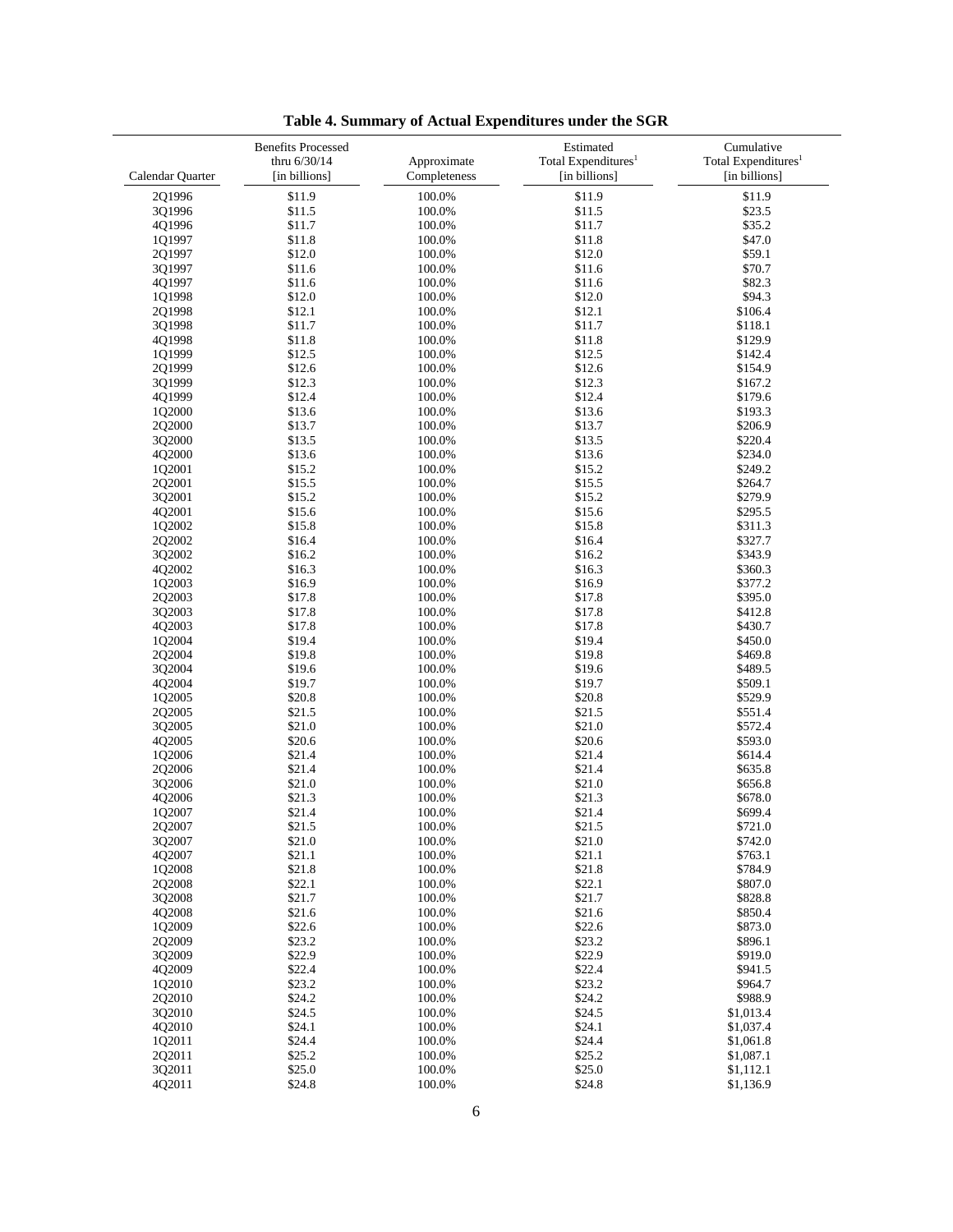| Calendar Quarter | <b>Benefits Processed</b><br>thru $6/30/14$<br>[in billions] | Approximate<br>Completeness | Estimated<br>Total Expenditures <sup>1</sup><br>[in billions] | Cumulative<br>Total Expenditures <sup>1</sup><br>[in billions] |
|------------------|--------------------------------------------------------------|-----------------------------|---------------------------------------------------------------|----------------------------------------------------------------|
| 102012           | \$25.5                                                       | 100.0%                      | \$25.5                                                        | \$1,162.3                                                      |
| 2Q2012           | \$25.6                                                       | 100.0%                      | \$25.6                                                        | \$1,187.9                                                      |
| 3Q2012           | \$25.1                                                       | 100.0%                      | \$25.1                                                        | \$1,213.0                                                      |
| 402012           | \$25.0                                                       | 100.0%                      | \$25.0                                                        | \$1,238.0                                                      |
| 1Q2013           | \$25.9                                                       | 99.9%                       | \$25.9                                                        | \$1,263.9                                                      |
| 202013           | \$26.1                                                       | 99.7%                       | \$26.2                                                        | \$1,290.1                                                      |
| 302013           | \$25.1                                                       | 99.3%                       | \$25.2                                                        | \$1,315.3                                                      |
| 402013           | \$24.8                                                       | 98.5%                       | \$25.2                                                        | \$1,340.5                                                      |
| 1Q2014           | \$24.7                                                       | 96.3%                       | \$25.6                                                        | \$1,366.1                                                      |
| 202014           | \$19.4                                                       | 72.5%                       | \$26.8                                                        | \$1,392.9                                                      |

<span id="page-6-0"></span><sup>1</sup>Estimated and cumulative total expenditures are less likely to change as the approximate completeness approaches 100 percent.

Notes:

(1) In the physician fee schedule final rule with comment period issued on October 30, 2009, the scope of physicians' services, as specified by the Secretary, was changed to exclude physician-administered drugs from the calculation of allowed and actual expenditures for all years and the SGR beginning in CY 2010.

(2) Totals do not necessarily equal the sum of rounded components.

#### **CY 2015 Physician Fee Schedule Update and Conversion Factor**

The CY 2015 physician fee schedule update is determined according to a statutory formula by multiplying (i) one plus the percent change in the Medicare Economic Index (MEI), and (ii) one plus the update adjustment factor (UAF). The MEI measures the weighted average price change for various inputs involved with producing physicians' services. The UAF compares actual and target expenditures, and, for a given year, is determined by a formula, as shown below.

$$
UAF_{2015} = \frac{Target_{2014} - Actual_{2014}}{Actual_{2014}} \times 0.75 + \frac{Target_{4/96-12/14} - Actual_{4/96-12/14}}{Actual_{2014} \times (1 + SGR_{2015})} \times 0.33
$$

Substituting the estimated figures from tables 1, 3, and 4, as well as our current projections of actual expenditures for CY 2014 (summarized below) in this formula, produces our current estimate of the UAF for CY 2015:

Target<sub>14</sub> = Estimated Allowed Expenditures for CY 2014 = \$108.3 billion (\$25.9 + \$27.9 + \$27.0 + \$27.4) Actual<sub>14</sub> = Estimated Actual Expenditures for CY 2014 = \$103.3 billion Target  $4/96-12/14$ =Estimated Cumulative Allowed Expenditures from  $4/1/96$  -  $12/31/14 = $1,447.4$  billion Actual<sub>4/96-12/14</sub>=Estimated Cumulative Actual Expenditures from  $4/1/96 - 12/31/14 = $1,443.8$  billion SGR<sub>2015</sub>=Estimated Sustainable Growth Rate for CY 2015 = −13.7 percent or −0.137

$$
UAF_{2015} = \frac{108.3 - 103.3}{103.3} \times 0.75 + \frac{1,447.4 - 1,443.8}{103.3 \times 0.863} \times 0.33 = 0.049 = 4.9\%
$$

Section  $1848(d)(3)(D)$  of the Act does not allow the update adjustment factor for a given year to be greater than 3.0 percentage points nor less than −7.0 percentage points. Since the UAF for CY 2015 exceeds these bounds, the CY 2015 UAF will be limited to 3.0 percentage points.

The physician fee schedule update for January through March 2015 was specified in the Protecting Access to Medicare Act of 2014 (PAMA) to be 0 percent. The physician fee schedule update for April through December 2015 is required by law to be determined as if the scheduled conversion factors for CY 2007, CY 2008, CY 2009, CY 2010, CY 2011, CY 2012, CY 2013, CY 2014, and January through March 2015 had not been overridden by legislative changes. Section 101 of the Tax Relief and Health Care Act of 2006 (MIEA-TRHCA) provided a 1-year update of 0 percent for the conversion factor for CY 2007 and specified that the conversion factor for CY 2008 must be computed as if the 1-year update had never applied. Section 101 of the Medicare, Medicaid, and SCHIP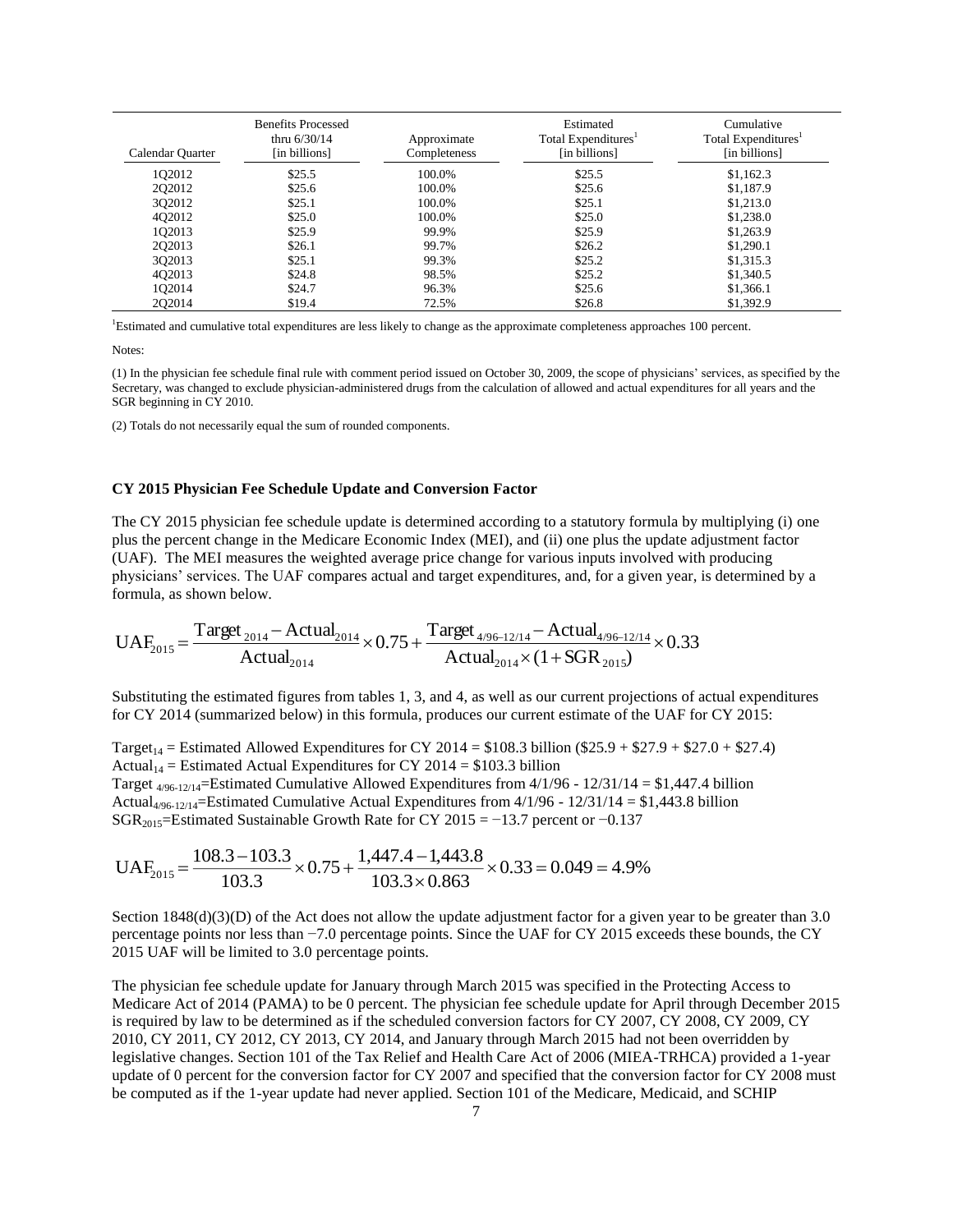Extension Act of 2007 (MMSEA) provided a 6-month increase of 0.5 percent in the CY 2008 conversion factor, from January 1, 2008, through June 30, 2008, and specified that the conversion factor for the remaining portion of 2008 and the conversion factors for CY 2009 and subsequent years must be computed as if the 6-month increase had never applied. Section 131 of the Medicare Improvements for Patients and Providers Act of 2008 (MIPPA) extended the increase in the CY 2008 conversion factor that was applicable for the first half of the year to the entire year, provided for a 1.1 percent increase to the CY 2009 conversion factor, and specified that the conversion factors for CY 2010 and subsequent years must be computed as if the increases had never applied. The Department of Defense Appropriations Act for 2010, the Temporary Extension Act of 2010, and the Continuing Extension Act of 2010 together provided a 5-month update of 0 percent for January through May 2010, and specified that the conversion factors for the rest of CY 2010 and subsequent years be computed as if the increases had never applied. The Preservation of Access to Care for Medicare Beneficiaries and Pension Relief Act of 2010 and the Physician Payment and Therapy Relief Act of 2010 together provided an update of 2.2 percent starting in June 2010, and specified that the conversion factor for CY 2011 and subsequent years be computed as if the increases had never applied. The Medicare and Medicaid Extenders Act of 2010 provided for the CY 2011 update to be a 0-percent update to the December 2010 conversion factor, and specified that the conversion factor for CY 2012 and subsequent years be computed as if the increases had never applied. The Temporary Payroll Tax Cut Continuation Act of 2011 together with the Middle Class Tax Relief and Job Creation Act of 2011 provided for the CY 2012 update to be 0 percent, and specified that the conversion factor for CY 2013 and subsequent years be computed as if the increases had never applied. The American Taxpayer Relief Act of 2012 provided for the CY 2013 update to be 0 percent, and specified that the conversion factor for CY 2014 and subsequent years be computed as if the increases had never applied. The Continuing Appropriations Resolution, 2014 together with PAMA provided for the CY 2014 update to be 0.5 percent, for the January through March 2015 update to be 0 percent, and specified that the conversion factor for April through December 2015 and subsequent years be computed as if the increases had never applied.

Section  $1848(c)(2)(B)(ii)(II)$  of the Act requires that we make changes to relative value units (RVUs) in a budgetneutral manner. We ensure budget neutrality either by adjusting the conversion factor, rescaling the relative value units directly, or applying a separate scaling factor to the relative value units when calculating payments. For 2015, we are ensuring budget neutrality by adjusting the conversion factor for changes to RVUs by a budget neutrality adjustment of −0.1 percent (0.99940).

As shown in table 5, the January through March 2015 conversion factor is determined by applying the CY 2015 budget neutrality adjustment to the CY 2014 conversion factor. The April through December 2015 conversion factor is determined by applying the CY 2015 MEI, the CY 2015 UAF, and the CY 2015 budget neutrality adjustment to the CY 2014 conversion factor that would have applied for CY 2014 but for the Continuing Appropriations Resolution, 2014, and the Protecting Access to Medicare Act of 2014 (the CY 2014 pre-legislation conversion factor). The conversion factor update for April through December 2015 of −21.2 percent is calculated by dividing the estimated April through December 2015 conversion factor by the CY 2014 conversion factor and subtracting 1.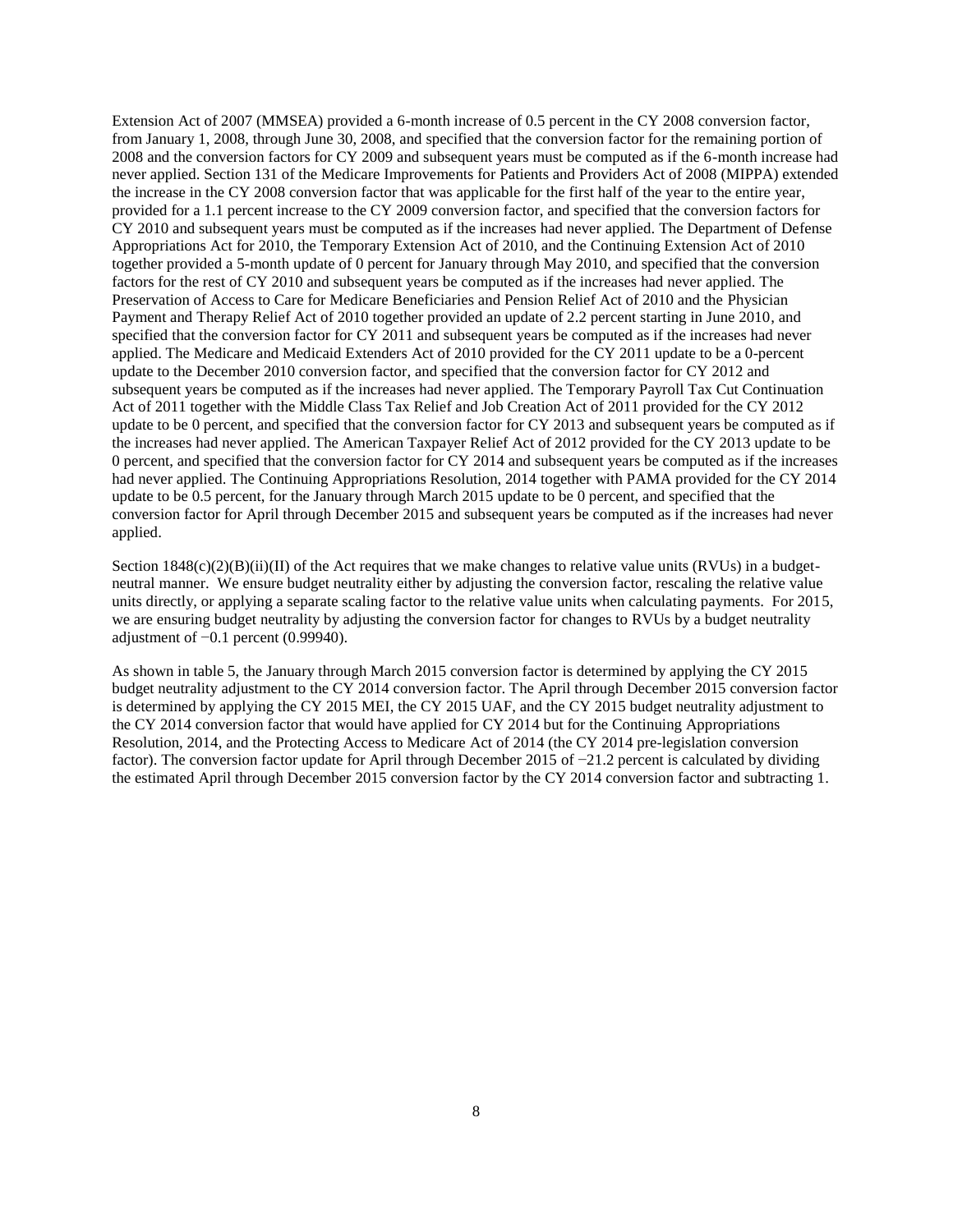| CY 2014 Conversion Factor                        | \$35.8228           |
|--------------------------------------------------|---------------------|
| CY 2015 Budget Neutrality Adjustment             | $-0.1\%$ (0.99940)  |
| January-March 2015 Update                        | $0.0\%$ $(1.00000)$ |
| January-March 2015 Conversion Factor Update      | $-0.1\%$ (0.99940)  |
| January-March 2015 Conversion Factor             | \$35.8013           |
| CY 2006 Conversion Factor                        | \$37.8975           |
| CY 2007 Pre-legislation Conversion Factor Update | $-5.0\%$ (0.94953)  |
| CY 2007 Pre-legislation Conversion Factor        | \$35.9848           |
| CY 2008 Pre-legislation Conversion Factor Update | $-5.3\%$ (0.94674)  |
| CY 2008 Pre-legislation Conversion Factor        | \$34.0682           |
| CY 2009 Pre-legislation Total                    | $-11.5\%$ (0.88502) |
| CY 2009 Pre-legislation Conversion Factor        | \$30.1510           |
| CY 2010 Pre-legislation Total                    | $-5.9\% (0.94149)$  |
| CY 2010 Pre-legislation Conversion Factor        | \$28.3868           |
| CY 2011 Pre-legislation Total                    | $-10.2\%$ (0.89830) |
| CY 2011 Pre-legislation Conversion Factor        | \$25.4999           |
| CY 2012 Pre-legislation Total                    | $-3.3\% (0.96750)$  |
| CY 2012 Pre-legislation Conversion Factor        | \$24.6712           |
| CY 2013 Pre-legislation Total                    | 1.4% (1.01361)      |
| CY 2013 Pre-legislation Conversion Factor        | \$25.0070           |
| CY 2014 Pre-legislation Total                    | 8.8% (1.08772)      |
| CY 2014 Pre-legislation Conversion Factor        | \$27.2006           |
| <b>CY 2015 MEI</b>                               | $0.8\%$ $(1.00800)$ |
| CY 2015 Update Adjustment Factor                 | 3.0% (1.03000)      |
| CY 2015 Budget Neutrality Adjustment             | $-0.1\%$ (0.99940)  |
| CY 2015 Total                                    | 3.8% (1.03762)      |
| April-December 2015 Conversion Factor            | \$28.2239           |
| CY 2014 Conversion Factor                        | \$35.8228           |
| April-December 2015 Conversion Factor Update     | $-20.1\%$ (0.79948) |

**Table 5. CY 2014 Physician Fee Schedule Conversion Factor**

Table 6 lists the historical MEI and physician updates from 1992 through 2014 and the scheduled values for 2015. The physician update reflects a weighted average for 1993 when there were two different updates (one for surgery and one for other services), and for 1994 through 1998 when there were three different updates (for surgery, primary care, and other services). The physician updates for CY 2010 and CY 2011 reflect the impact of the two different updates that were effective during parts of CY 2010. For January through May 2010, the physician update was 0 percent. For June through December 2010, the physician update was 2.2 percent. The physician update for 2015 reflects the impact for the two different updates that are scheduled for 2015.